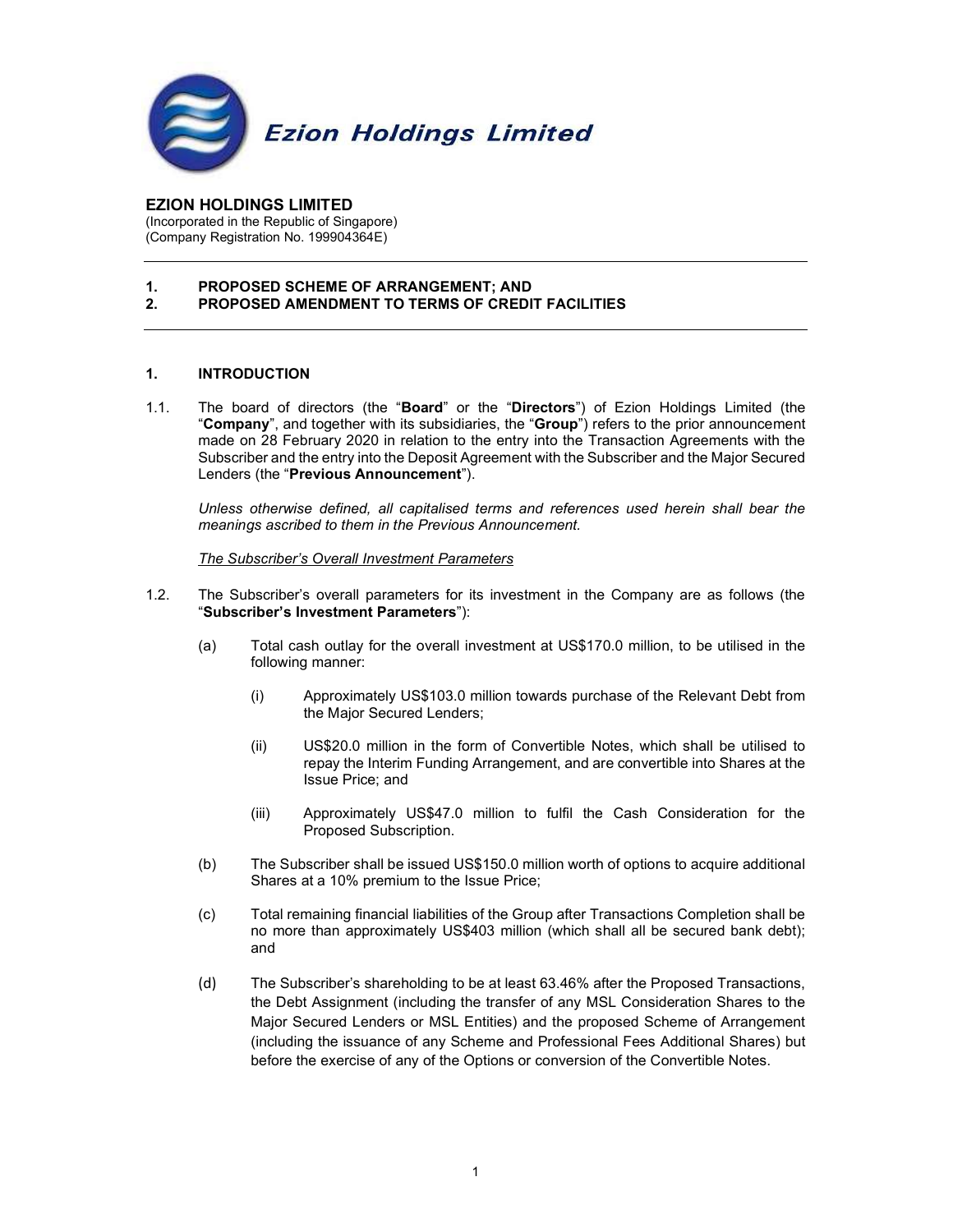### Rationale for the Proposed Scheme of Arrangement

1.3. The Group's current level of financial liabilities amounting to a total sum of approximately US\$1.6 billion is unsustainable. The proposed Scheme of Arrangement allows the Group to reduce its financial liabilities to approximately US\$403 million to meet the Subscriber's Investment Parameters.

In addition, assuming that the Proposed Scheme of Arrangement and the Proposed Subscription were completed as at 31 December 2019, the Company's capital structure will be recapitalised from a net liability position to a net asset position. Please refer to paragraph 3 for more details on the expected capital structure post Transactions Completion.

Please refer to the Previous Announcement for further information on the Proposed Transactions.

1.4. Shareholders should note that completion of the Proposed Transactions and the proposed Scheme of Arrangement are inter-conditional and shall take place simultaneously. Accordingly, if completion of any one (1) of the Proposed Transactions and/or the proposed Scheme of Arrangement does not proceed in accordance with the Transaction Agreements, none of the Proposed Transactions will proceed.

# 2. THE PROPOSED SCHEME OF ARRANGEMENT

- 2.1. As mentioned in the Previous Announcement, as a condition to the Proposed Transactions, the Company will be required to, and will, apply to the High Court of the Republic of Singapore (the "Court") under Section 210(1) of the Companies Act (Cap. 50) for leave (the "Leave Application") to convene meetings between creditors of the Company's unsustainable debt (including all of its unsecured debt) (the "Scheme Creditors"). The meetings will be convened for the purposes of considering, and if thought fit, approving the Scheme of Arrangement to be proposed on the key terms below (the "Proposed Scheme of Arrangement") and to be made between the Company and its Scheme Creditors.
- 2.2. The key terms of the Proposed Scheme of Arrangement are as follows:
	- (a) Each Scheme Creditor may elect to either Option A or Option B (as defined below) in compromise of the debt owing to them by the Company:
		- (i) Option A:
		- I. Upfront cash payment of 8% of debt admitted into the Proposed Scheme of Arrangement, paid within fourteen (14) business days of Transactions Completion (the "Upfront Cash Payment");
		- II. Deferred cash payment of 2% of debt admitted into the Proposed Scheme of Arrangement, paid within one (1) year from the date of payment of the Upfront Cash Payment; and

(in aggregate a total cash payment of 10% of debt admitted into the Proposed Scheme of Arrangement),

- III. Payments in the form of Shares to be issued and allotted to the Scheme Creditors for 20% of debt admitted into the Proposed Scheme of Arrangement, issued at S\$0.387 per share, within fourteen (14) business days of Transactions Completion.
- (ii) Option B:
	- I. Payments in the form of convertible perpetual securities to be issued and allotted to the Scheme Creditors for 100% of debt admitted into the Proposed Scheme of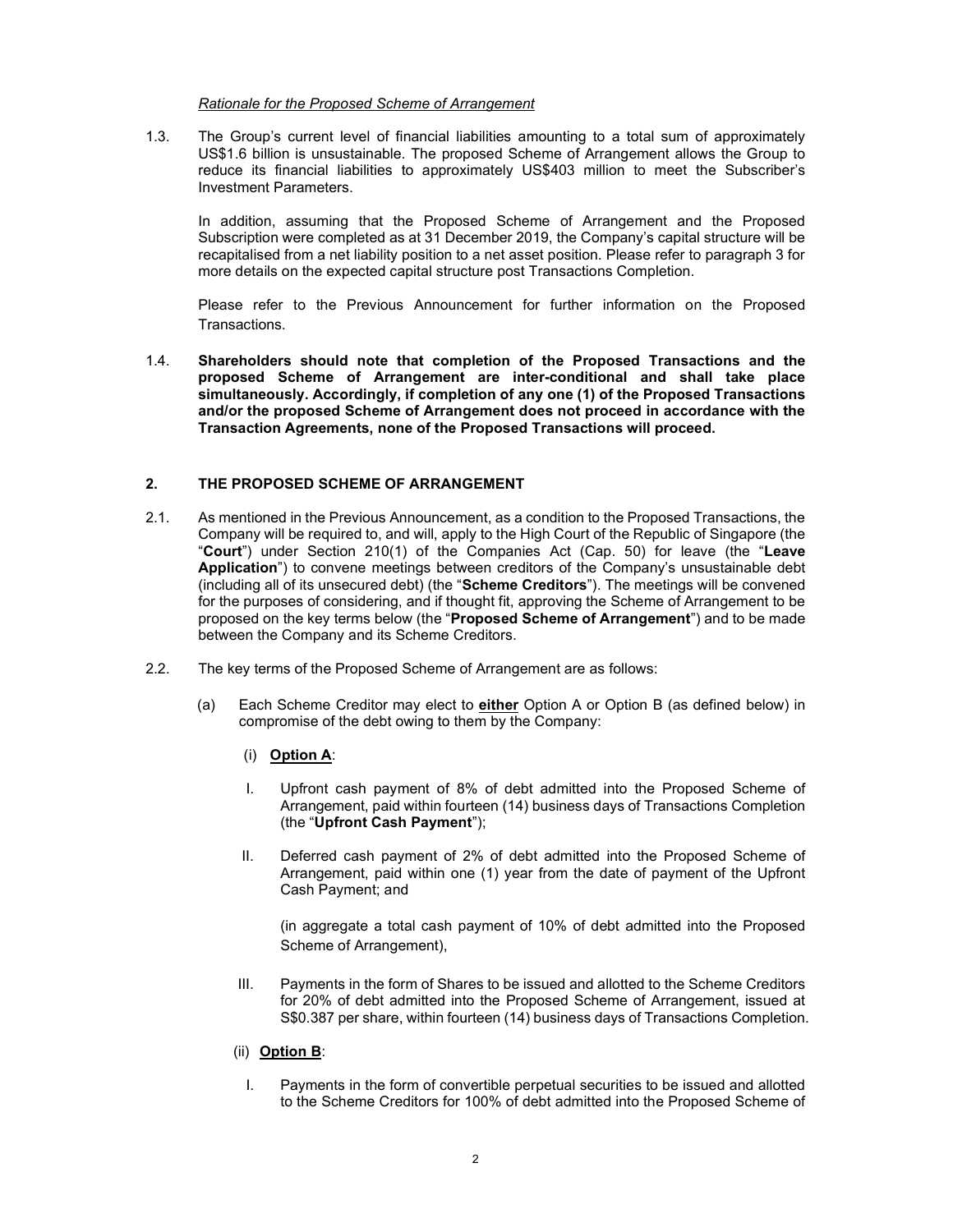Arrangement (the "Scheme Convertible Perpetuals"), within fourteen (14) business days of Transactions Completion.

- II. The key terms of the Scheme Convertible Perpetuals are as follows:
	- 1. Interest Rate: 0.25% p.a., payable semi-annually;
	- 2. Interest Rate Step Up:  $0.5\%$  p.a. per year after the 10<sup>th</sup> anniversary of the date of issue of the Scheme Convertible Perpetuals (the "Scheme Convertible Perpetual Issue Date");
	- 3. Conversion Price: S\$0.139 per share (subject to standard adjustment events);
	- 4. Conversion Period: Five (5) years from the Scheme Convertible Perpetual Issue Date; and
	- 5. Call Option: The Company has the option to call the Scheme Convertible Perpetuals every anniversary (from the Scheme Convertible Perpetual Issue Date) starting from the 10<sup>th</sup> anniversary.
- (b) Please refer to the Appendix for further illustration on the Proposed Scheme of Arrangement.
- 2.3. In arriving at the terms of the Proposed Scheme of Arrangement, careful consideration have been given by the Company to the following factors, *inter alia*, and specifically:
	- (a) the Subscriber's Investment Parameters;
	- (b) the financial position of the Company and the Group;
	- (c) the current and expected cash flow of the Company and the Group;
	- (d) the capital expenditure and working capital requirements of the Group;
	- (e) the Cash Consideration amount of approximately US\$47 million (which will be made available to fulfil the Company's compromise with the Scheme Creditors); and
	- (f) the terms and conditions of the Proposed Option to Purchase.
- 2.4. The Major Secured Lenders have undertaken to vote in favour of the Proposed Scheme of Arrangement, as part of the Proposed Transactions.
- 2.5. The Company believes that filing the application to the Court for the Proposed Scheme of Arrangement with the above terms is in the best interests of the Company, its lenders, its noteholders and its shareholders, allowing the Company to complete the Proposed Transactions.

## 3. PROPOSED AMENDMENT TO TERMS OF CREDIT FACILITIES

The Company has been informed that pursuant to the Debt Assignment Agreements, the lenders have agreed to the Subscriber's condition that the existing terms of the relevant credit facilities extended to the relevant Group Companies shall be amended (subject to the completion of the Proposed Scheme of Arrangement and the Proposed Transasctions) to allow for the Group to carry out its restructuring plan in accordance with that envisaged by the Proposed Scheme of Arrangement and the Proposed Transactions (the "Proposed Amendment to Terms of Credit Facilities"). These amendments include, inter alia, the following: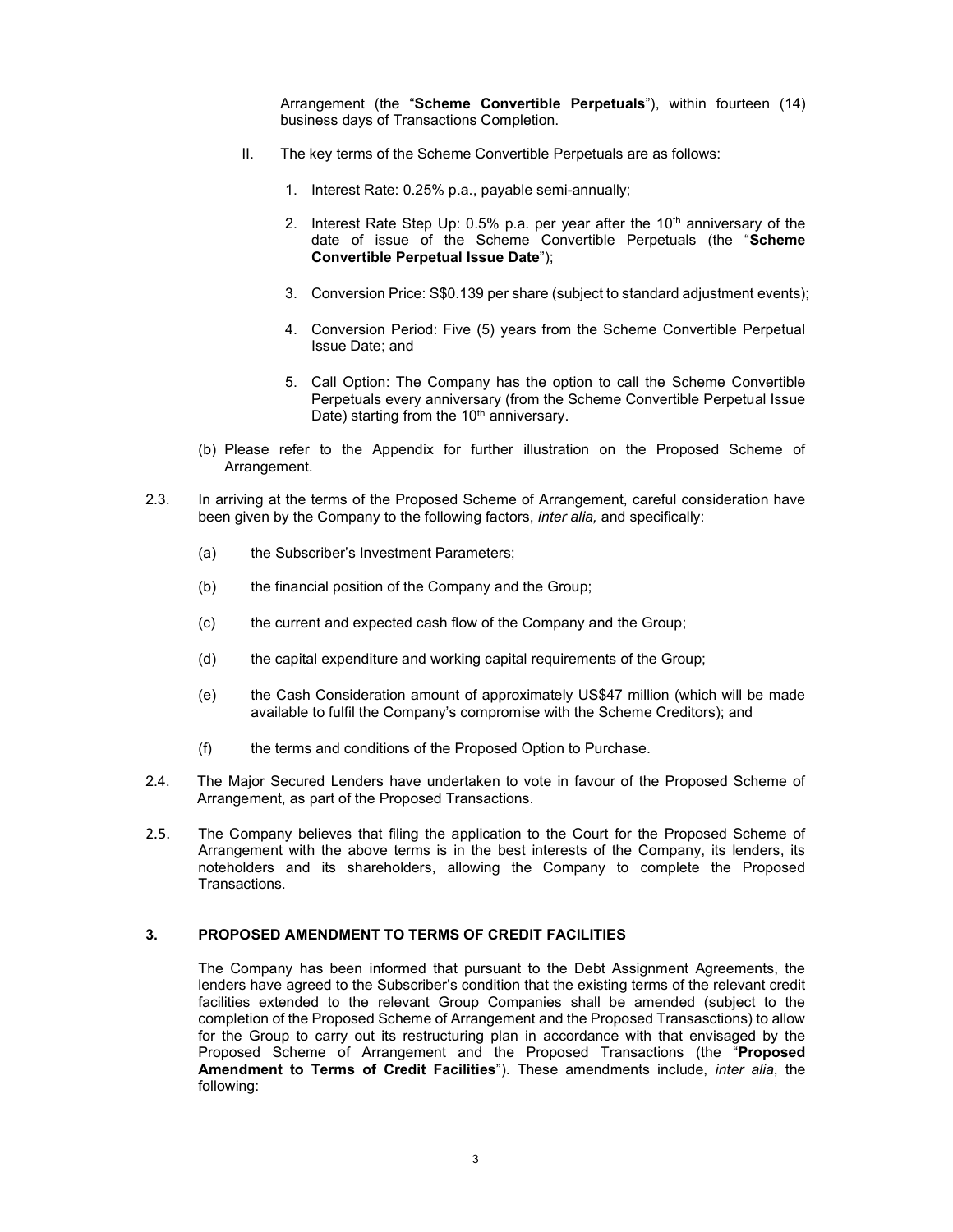- (a) extension of the term of the credit facilities;
- (b) revision of the applicable interest rate;
- (c) removal of restrictive financial covenants;
- (d) cessation of monitoring accountants arrangement;
- (e) discharge of the pledge of the 100 million Shares provided by Mr. Chew Thiam Keng and his family in favour of the lenders pursuant to the earlier 2018 restructuring<sup>1</sup>;
- (f) removal of springing lien, charge over central bank account and mortgage over unencumbered vessels and shares of listed associates;
- (g) removal of inter-creditors' agreements;
- (h) removal of other restrictive terms in relation to the operations of the Group; and
- (i) entry into bilateral release, waiver and discharge agreements for all indebtedness in respect of which the contingent claims under the corporate guarantees may be compromised due to the Proposed Scheme of Arrangement (except in relation to Teras Lyza Pte Ltd, which is involved in an insurance claim).

## 4. CAPITAL STRUCTURE UPON TRANSACTIONS COMPLETION

As at the date of this announcement, the issued share capital of the Company less treasury shares comprises 3,727,202,077 ordinary shares (3,730,386,077 issued ordinary shares less 3,184,000 treasury shares).

Assuming that the Proposed Transactions and Proposed Scheme of Arrangement completed as at 31 December 2019 and that all Scheme Creditors opt for Option A in the Proposed Scheme of Arrangement, the Company's net asset position will be approximately US\$310 million, and the Company will have an enlarged share capital comprising approximately 31,611,312,000 Shares. Correspondingly, the net tangible asset per share is estimated to be approximately US\$0.0098 per share.

Assuming that the Proposed Transactions and Proposed Scheme of Arrangement completed as at 31 December 2019 and that all Scheme Creditors opt for Option B in the Proposed Scheme of Arrangement, the Company's net asset position will be approximately US\$384 million, and the Company will have an enlarged share capital comprising approximately 26,770,020,000 Shares. Correspondingly, the net tangible asset per share is estimated to be approximately US\$0.0143 per share.

For the avoidance of doubt, these figures exclude any Professional Fees Additional Shares. Please refer to paragraph 1.12 of the Previous Announcement for further information on the Professional Fees Additional Shares.

### 5. INTERESTS OF DIRECTORS AND SUBSTANTIAL SHAREHOLDERS

Save as disclosed herein, none of the Directors, the substantial shareholders of the Company or their respective associates has any interest, direct or indirect, in the Proposed Scheme of Arrangement, the Proposed Amendment to Terms of Credit Facilities and/or the Proposed Transactions, other than through their respective directorships and/or shareholdings in the Company.

<sup>&</sup>lt;sup>1</sup> Please refer to the announcement dated 7 February 2018 for more information.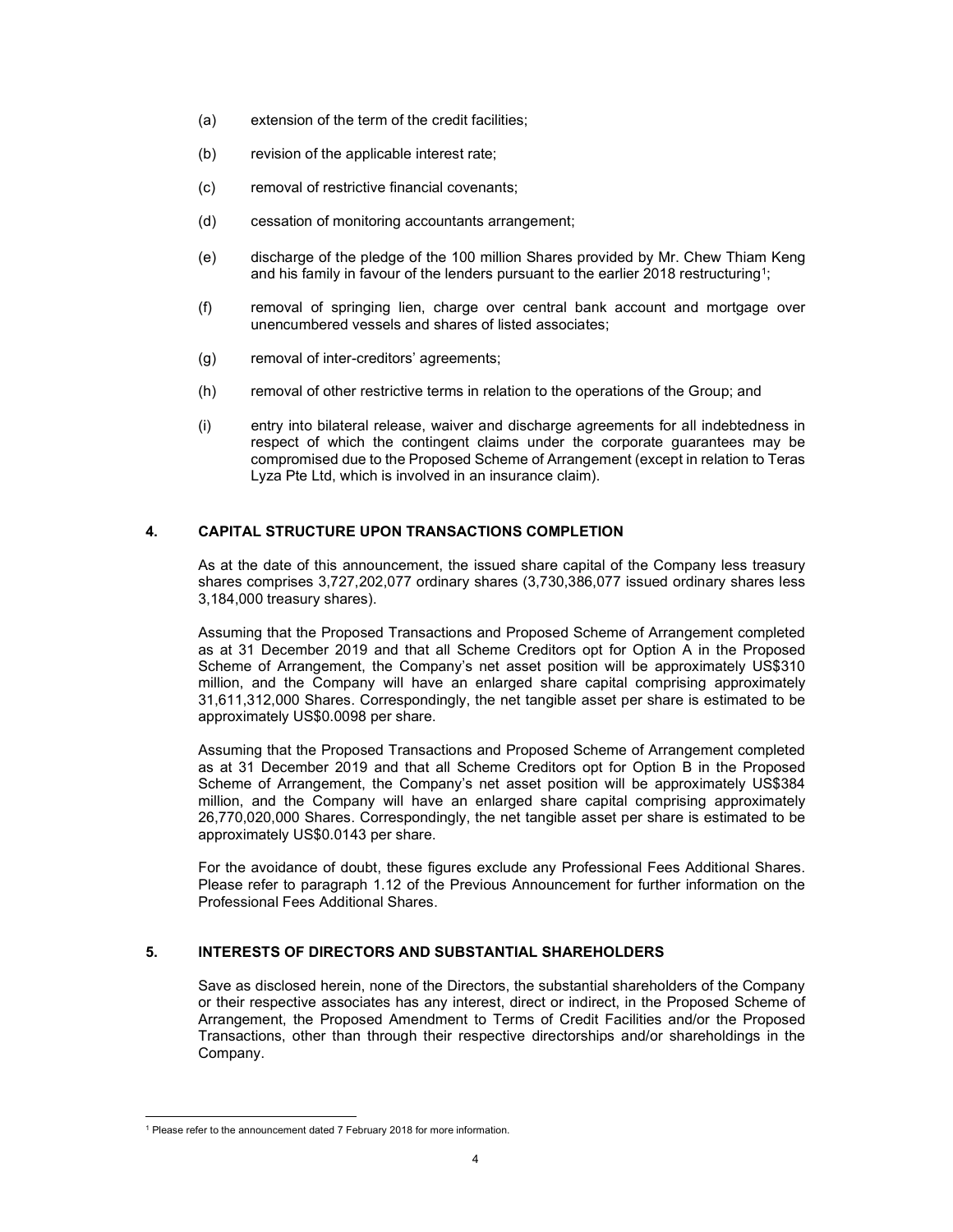### 6. REGULATORY AND SHAREHOLDER APPROVALS REQUIRED

- 6.1. The completion of Proposed Scheme of Arrangement (including the issuance of the Scheme Additional Shares) is also subject to the conditions precedent as set out in the Conditional Subscription Agreement and the Conditional Options and Convertible Notes Subscription Agreement and specifically the following:
	- (a) the approval of the Court for an order to the Company to convene a meeting with the Scheme Creditors to consider and approve the Proposed Scheme of Arrangement (the "Scheme Meeting");
	- (b) the approval of the Proposed Scheme of Arrangement by a majority of seventy-five percentum of the total value and majority in number of the Scheme Creditors present and voting in person or by proxy at the Scheme Meeting (the "Scheme Approval");
	- (c) upon the Scheme Approval, the subsequent sanction of the Proposed Scheme of Arrangement by the Court under Section 210 of the Companies Act and the satisfaction (or, where applicable, waiver) of the conditions to be fulfilled under the Proposed Scheme of Arrangement:
	- (d) the receipt of the approval in-principle of the SGX-ST for the listing and quotation for the Scheme Shares, the Subscription Shares, the Option Shares (when exercised) and the Convertible Notes Shares (when converted) on the Mainboard of the SGX-ST;
	- (e) approval of Shareholders for, inter alia, the Proposed Transactions (including the transfer of controlling interest in the Company to the Subscriber) at the EGM to be convened; and
	- (f) the Whitewash Waiver granted by the SIC; and
	- (g) approval of the independent Shareholders for the Proposed Whitewash Resolution at the EGM to be convened.

## 7. ANNOUNCEMENTS

Further announcements on the the Proposed Scheme of Arrangement and the Proposed Transactions will be made in due course as and when appropriate.

### 8. DIRECTORS' RESPONSIBILITY STATEMENT

The Directors collectively and individually accept full responsibility for the accuracy of the information given in this announcement and confirm after making all reasonable enquiries that, to the best of their knowledge and belief, this announcement constitutes full and true disclosure of all material facts about the Proposed Scheme of Arrangement, the Proposed Amendment to Terms of Credit Facilities, the Proposed Transactions, the Company and its subsidiaries, and the Directors are not aware of any facts the omission of which would make any statement in this announcement misleading. Where information in this announcement has been extracted from published or otherwise publicly available sources or obtained from a named source, the sole responsibility of the Directors has been to ensure that such information has been accurately and correctly extracted from those sources and/or reproduced in this announcement in its proper form and context.

### 9. CAUTIONARY STATEMENTS

9.1. The Company's continued operations as a going concern status is dependent on the completion of the Proposed Scheme of Arrangement, the Proposed Amendment to Terms of Credit Facilities and the Proposed Transactions.